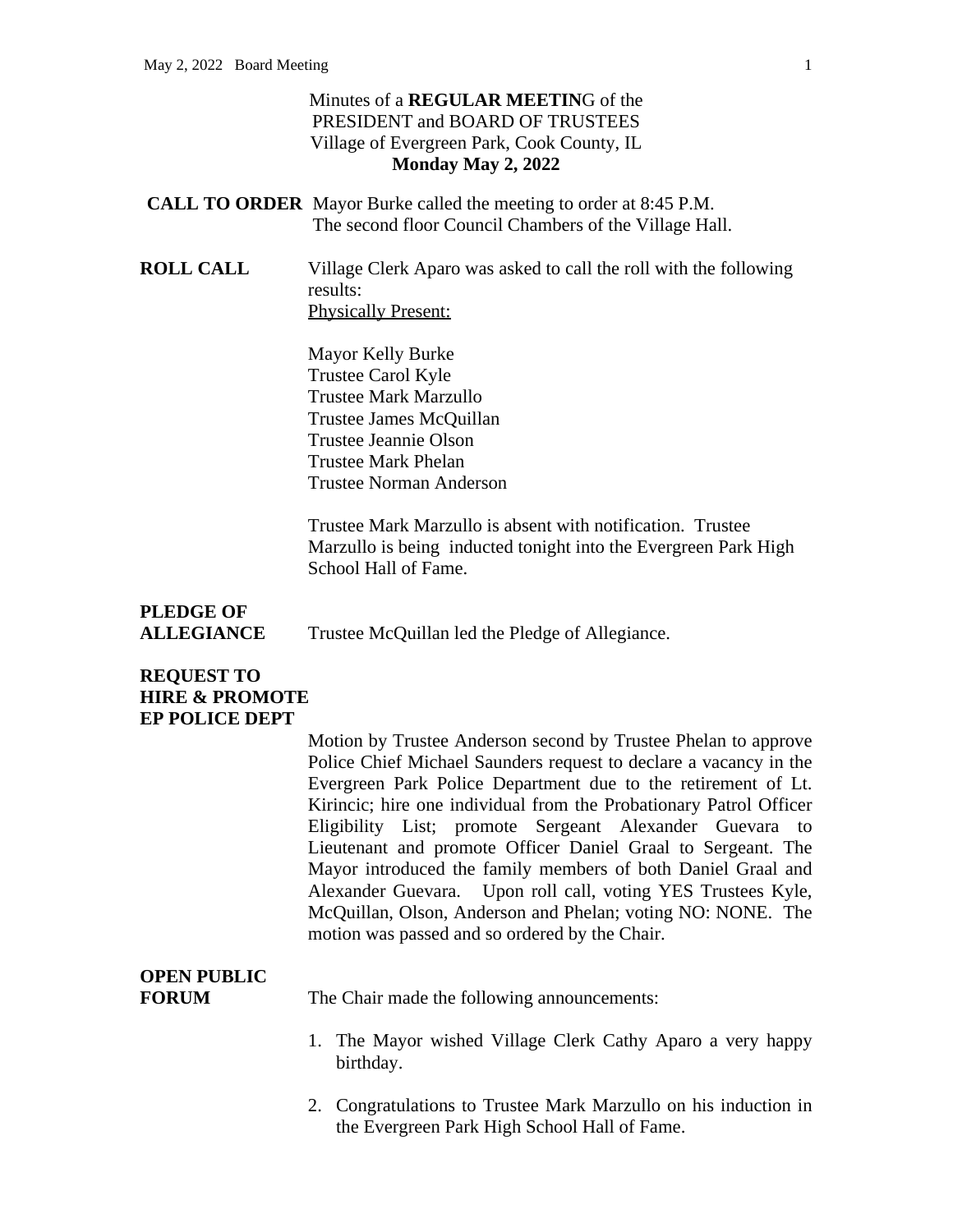- 3. The Village Hall will be closed on Monday, May 30, 2022 in observance of Memorial Day.
- 4. The Farmers Market will open this week and will continue every Thursday thereafter through October 2022.
- 5. The Evergreen Park Police Department is accepting applications for the position of Police Officer. To review the minimum requirements, required documentation, purchase an application and any other additional information, visit [www.recruitment.iossolutions.com](http://www.recruitment.iossolutions.com) or call 1 (800) 343-HIRE with questions. Application and required documentation is due by May 13, 2022 at 2:00 p.m. Testing will be held on June 11, 2022 at 8:00 a.m.
- 6. On Saturday, May 7, 2022 from 9-1:30 Blood Drive at the Senior Center – 9540 S. Homan Avenue. For more information, visit [www.communityblood.org](http://www.communityblood.org).
- 7. Saturday, May 7, 2022 starting at 2:00 p.m., the Girl Scouts will be cleaning up Circle Park, Veteran's Park and Duffy Park. Everyone is invited to join and help.
- 8. Thursday, May 12, 2022 7:00 p.m. The Economic Advisory group will meet in Council Chambers at the Village Hall.
- 9. Wednesday, May 25, 2022 from 3:30 to 6:30 p.m. the Evergreen Park Fire Department Annual Children's Health Fair. This is a free event that is open to kids of all ages, parents and families.
- 10. Friday, July 1, 2022 at 6:30 p.m. Village of Evergreen Park Annual Independence Day Parade. Fireworks to follow.
- 11. Animal licenses are due by June 1, 2022.
- 12. Commendations– Evergreen Park Police Department with regard to a domestic disturbance at the beginning of April 2022. Two victims were stabbed and seriously injured. Officers were able to tend to the victims and gather evidence leading to an arrest. Recognized for Outstanding Performance of Duty – Lt. Kmetty, Lt. Soso, Detective Cavato, Detective Rich, Detective Brakowski, Tactical Officer Phillips, Office Lazinek, Officer Higgins, Officer Sarno, Officer Koch, Officer Smiley, Officer Cervantes, Officer Keller, Officer Foran, Officer Medina-Ramos and Officer Valdovinos.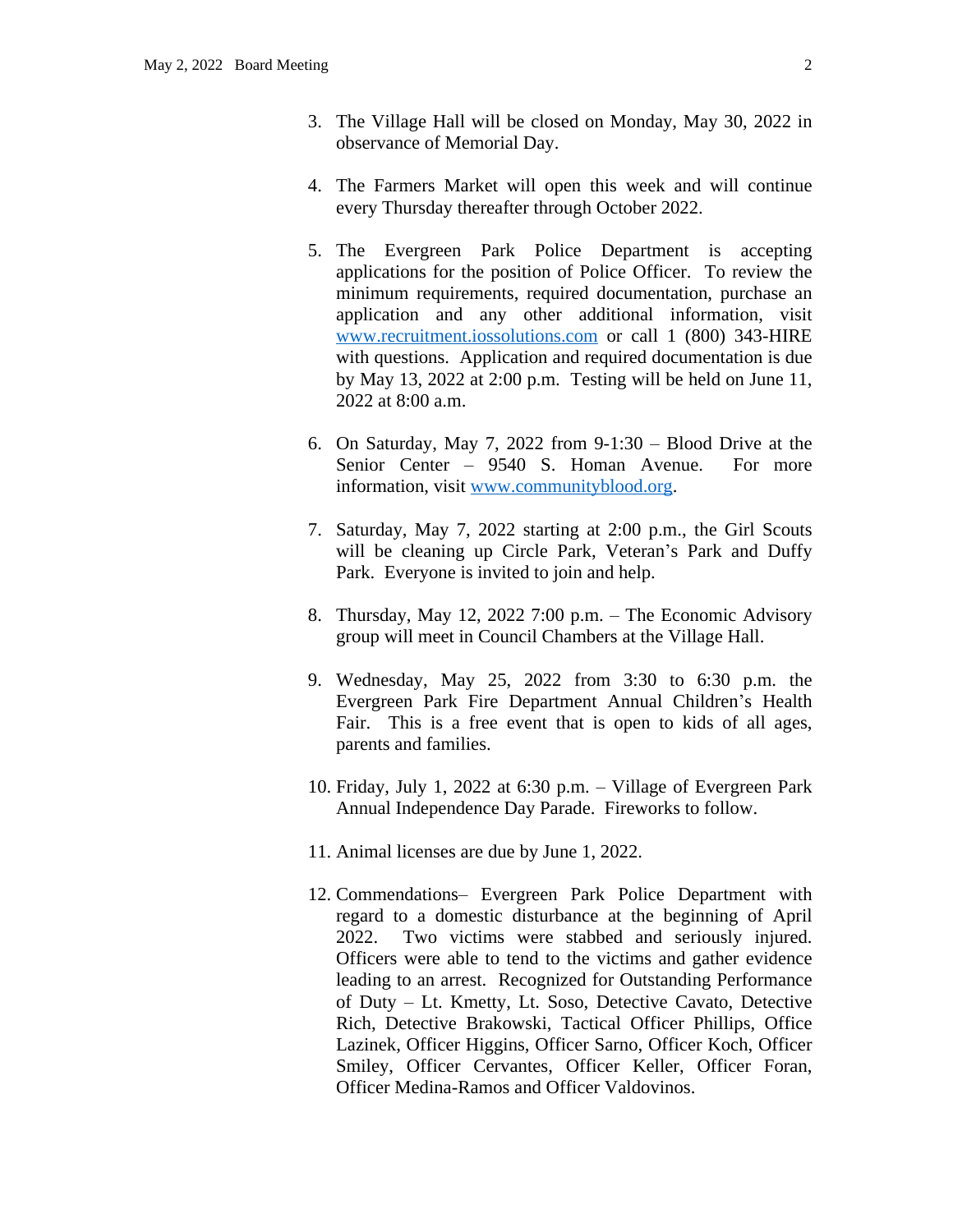#### **REGULAR AGENDA**

**MINUTES** Motion by Trustee Phelan second by Trustee Olson to waive the reading of the minutes of the April 18, 2022 Regular Meeting of the President and Board of Trustees as presented was passed by unanimous voice vote and so ordered by the Chair.

# **RESOLUTION**

**NO. 13 - 2022** Motion by Trustee McQuillan second by Trustee Phelan to approve **Resolution NO. 13-2022,** in the General Corp. Fund, \$600,994.65 and \$240,302.56 in the Water Management Fund, and \$5,060.00 in the Street Bond Fund, for a total of \$846,357.21. Upon roll call, voting YES Trustees, McQuillan, Olson, Anderson, Phelan and Kyle - voting NO: NONE. The motion was passed and so ordered by the Chair.

## **BUSINESS**

- **CERTIFICATES** Motion by Trustee McQuillan second by Trustee Kyle to approve the business license application for **Scannell & Associates, P.C.** to conduct an office for legal services located at 3135 W. 95<sup>th</sup> Street. Upon roll call, voting YES Trustees Olson, Anderson, Phelan, Kyle and McQuillan - voting NO: NONE. The motion was passed and so ordered by the Chair.
- **CLERK'S NOTE:** ITEM 4 ON THE AGENDA (ORDINANCES 9-2022 & 10-2022) NO ACTION TAKEN DUE TO THE RECONVENING AT A LATER DATE OF THE PUBLIC HEARING PRIOR TO TONIGHT'S BOARD MEETING.

#### **COLLECTIVE BARGAINING AGMT**

**E.P. SERGEANTS** Motion by Trustee Phelan second by Trustee Kyle to approve the Collective Bargaining Agreement between the Village of Evergreen Park and the Illinois Council of Police Representing Village of Evergreen Park Sergeants for the period May 1, 2021 through April 30, 2024. Upon roll call, voting YES Trustees, Anderson, Phelan, Kyle, McQuillan and Olson. - voting NO: NONE. The motion was passed and so ordered by the Chair.

# **MULTIPLE**

### **PROCLAMATIONS**

Motion by Trustee Kyle second by Trustee McQuillan to proclaim, "**May 15-21, 2022 as Public Works Week – Ready and Resilient"; May 1-7, 2022 as Professional Municipal Clerks Week"; "May 15-21, 2022 as Emergency Medical Services Week"; "May 15, 2022 as Fr. Albert "Al" Adamich Day celebrating his 100th Birthday and 74th Anniversary in the Priesthood."** Upon roll call, voting YES Trustees, Phelan, Kyle, McQuillan, Olson, and Anderson. - voting NO: NONE. The motion was passed and so ordered by the Chair.